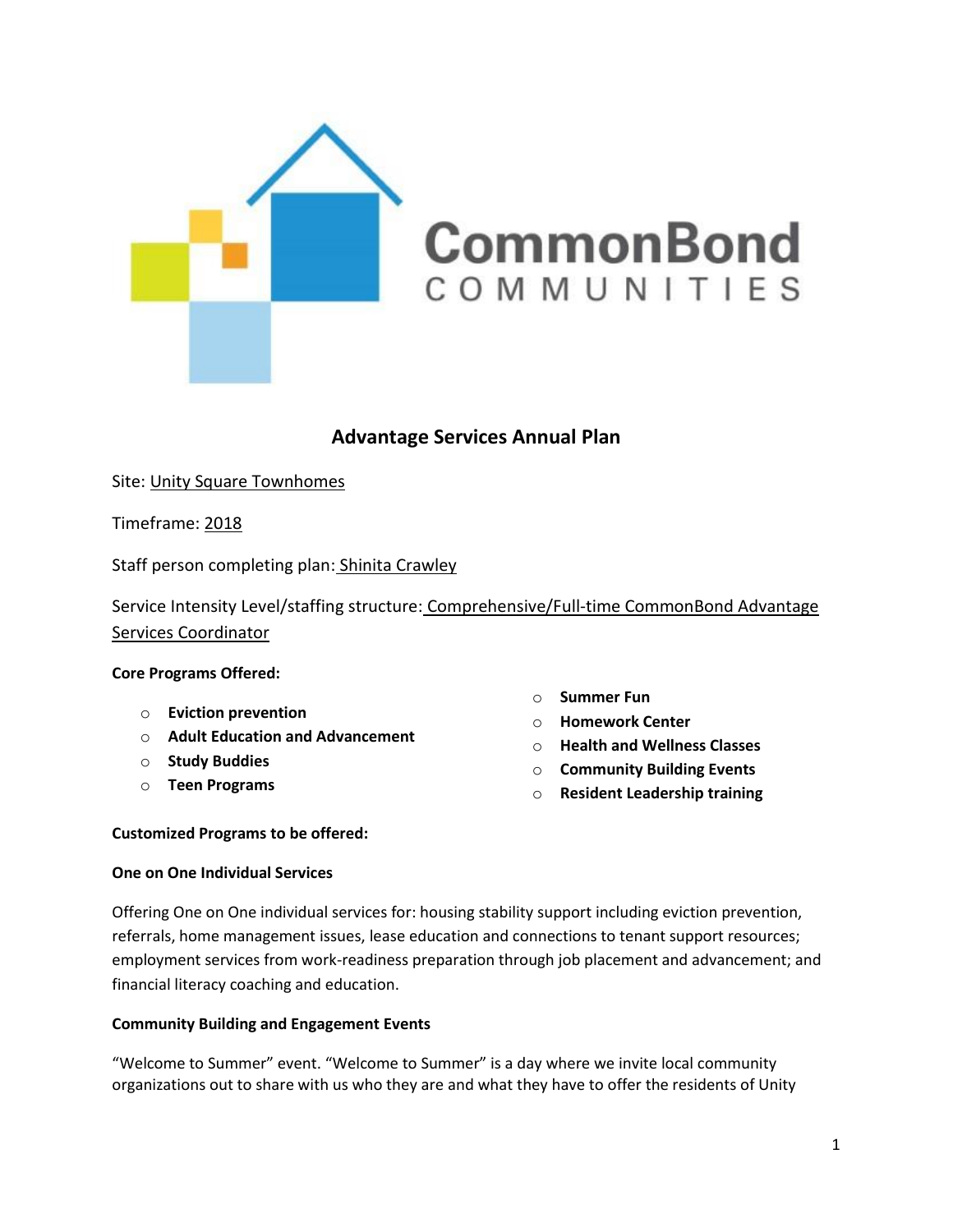Square Townhomes. This is a family fun event that allows our residents to enjoy time with their family at no cost and they are exposed to resources that will help them to become self-sufficient.

Partnering with Unity Neighborhood Association for National Night Out and Neighborhood Clean-up

Unity Square will be partnering with KBBG 88.1 FM Radio to have our residents children (ages 3 – 8) that can read fluently participate in Zoe's Book Club. Each week a resident has the opportunity to read their favorite book on the radio.

Residents participating in programs hosted by the Jesse Cosby Center i.e. Financial Literacy and Budgeting programs.

# **Family Programs**

"Welcome to Summer" event. "Welcome to Summer" is a day where we invite local community organizations out to share with us who they are and what they have to offer the residents of Unity Square Townhomes. This is a family fun event that allows our residents to enjoy time with their family at no cost and is exposed to resources that will help them to become self-sufficient.

Fall Festival and Winter Wonderland. The purpose of the Fall Festival and Winter Wonderland parties are to give parents and children an opportunity to bond.

Other activities include: movie nights; arts and crafts; and Fire Safety Programs by Waterloo Fire Station

# **Youth Programs**

Homework Center. The Homework Center meets twice per week. At Homework Center, the participants work on their homework for the first half, then they have a nutritious snack and for the second half, they do educational games on the computer or reading corner activities. The computer games usually focus on the math, sight words and science.

Health and Fitness Youth Program. This program is a partnership between Iowa State Extension and CommonBond's Mercy Advantage Center to offer a Health and Fitness Youth Program. Lesson topics included: building a healthier plate with a focus on the five food groups and the difference between healthy and unhealthy snacks. Lessons also include nutrition education, tasting of a recipe and physical activity.

Going Back to School giveaways include school supplies and depending on donations gift cards for uniforms.

Summer Fun youth programming. Programming is usually theme based and changed every year. Summer activities include guest speakers, arts and crafts, puzzles, and games, and field trips.

Summer Olympics. The goal of the Olympics was to teach the children unity, togetherness and peace among each other. Kids team up to play Olympic based games, have and eat a special lunch.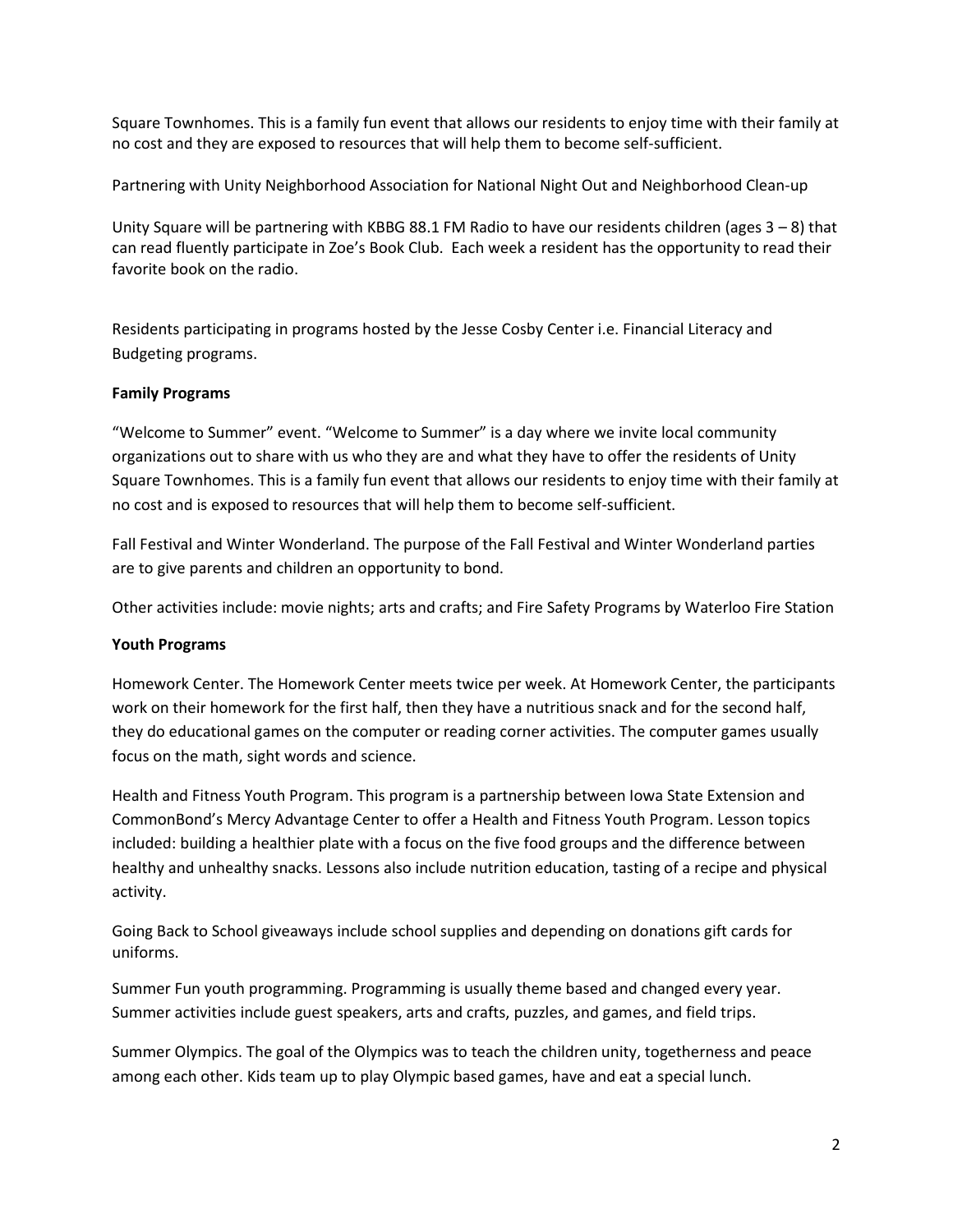Peoples Clinic Dental Hygienist. A dental Hygienist is invited to speak with the children on proper dental care and they learn how to properly care for their teeth. The children receive free dental floss, toothbrushes and toothpaste.

# **Adult Education and Advancement**

Unity Square Townhomes Job Fairs. Major businesses and companies are invited to come and share about employment opportunities. Residents are given assistance in completing applications and able to ask employers questions about prospective positions. This event is always open to the public.

Annual Education Fair. The purpose of the education fair is to inform the residents of educational opportunities for them and their families. Participants of the fair included Financial Literacy classes. The classes covered the following topics: Understanding financial abuse; understanding assets, debts and liabilities; Credit Basics – Understanding your credit report; Building a foundation and how to create a habit for saving. This event is always open to the public

# **Health and Wellness**

Unity Square Fitness Club. The purpose of the Unity Square Fitness Club is to get the residents healthy mentally and physically. Parents play a key role in making healthy choices for their children and teaching their children to make healthy choices for themselves. So as a part of the fitness club, we offer parents the tools, support and information they need to make healthier choices for themselves and their families while learning how to deal with stress and other challenging life circumstances.

"Eating Smart, Being Active" program which was offered as a component of our Fitness Club. "Eating Smart, Being Active" is an 8 week Nutrition program that teaches families how to make healthier choices. Lessons topics included: Get Moving; Plan, Shop and Save; Vary Your Veggies. Focus on Fruit; Make Half Your Grains Whole; Build Strong Bones; Go Lean with Protein; and Make a Change. Lessons also included tasting of recipes, physical activities and nutrition education. Offered once per year.

# **Partnerships:**

Iowa State Extension, Hy-Vee, YWCA, Hawkeye Community College, University of Northern Iowa - Educational Opportunity Center, Tri County Child and Family and the Waterloo Public Library, KBBG 88.1 FM Radio, Unity Neighborhood Association, Neighborhood Hub, UNI School of Music, Operation Threshold, Bakari Behavioral Services, Hy-Vee, GMAC/ALLY, Target Distribution, and KWIK STAR, Allen College, Hawkeye Community College, University of Northern Iowa - Educational Opportunity Center, Tri County Child and Family and Upper Iowa University, People's Clinic.

# **Additional Considerations for the year:**

Women's Health Retreat topics include Meditation, Conflict Resolution, Financial Health, Stress Management, Domestic Violence, Health and Wellness topics.

Coffee and Pastries for Elderly Residents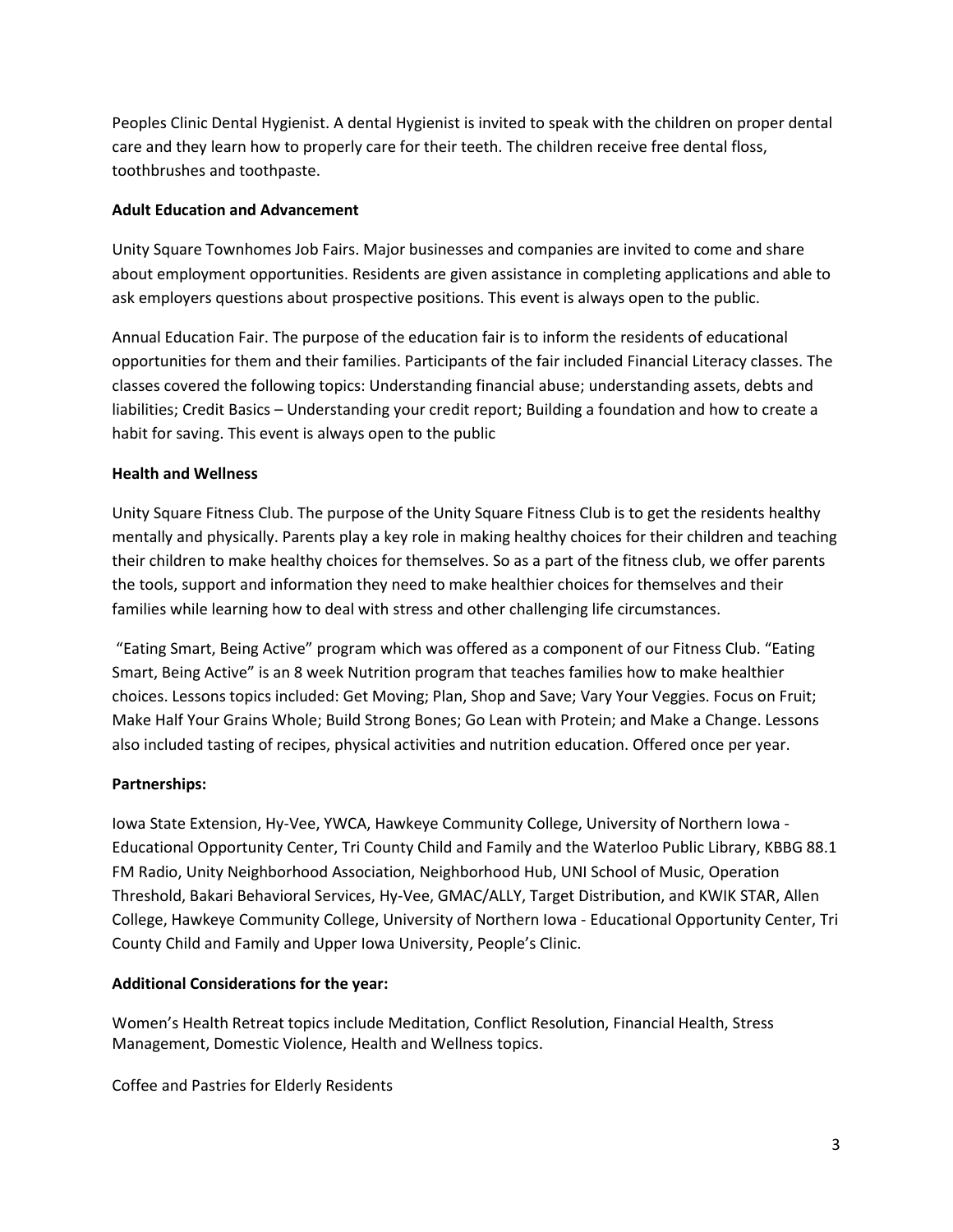Golden Bingo for Elderly Residents

Volunteer Fairs – UNI and Hawkeye

Girl's Circle. The Girls Circle curriculum includes various aspects to encourage our younger girls to feel empowered and grow up healthy and happy. We will be offering the "Friendship" curriculum which will be open to girls ages 9 and up. "Friendship" curriculum is a groundbreaking guide that addresses exclusion, intolerance, and feuding. This program confronts relational aggression and shores girls up with strong interpersonal skills; knocks down barriers to pride, confidence and empathy. Themes include topics such as "Being included, Being Left Out," & "Feuds, Followers & Fairness." This curriculum also increases caring and relational competence. Offered once per year.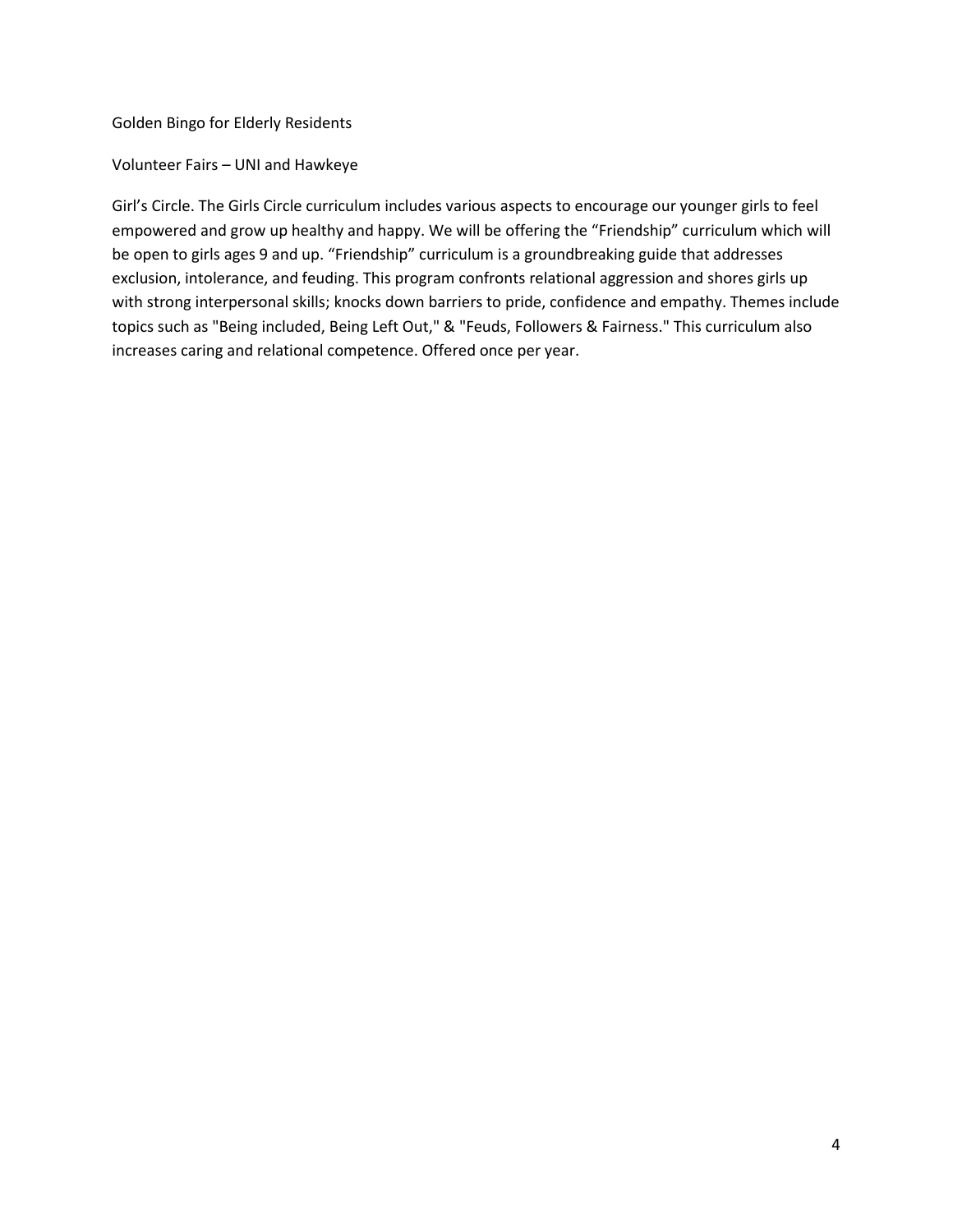# **Participation and outcome goals:**

| <b>Stability &amp; Independence</b>                                                                                             |         |
|---------------------------------------------------------------------------------------------------------------------------------|---------|
|                                                                                                                                 |         |
| % of households prevented from eviction/negative turnover                                                                       | 90%     |
|                                                                                                                                 |         |
|                                                                                                                                 |         |
| Of those seniors screened as "at risk" in the past 12 months, % maintaining housing<br><b>Education &amp; Advancement-Adult</b> | 70%     |
| # of job placement - adults (over 18)                                                                                           | 10      |
|                                                                                                                                 |         |
| % of adults retaining employment - one year                                                                                     | 65%     |
| # of Career Ladders                                                                                                             | 4       |
| \$ Average wage at employment                                                                                                   | \$11.50 |
| <b>Education &amp; Advancement - Youth</b>                                                                                      |         |
| # Youth that participate in Youth Education & Advancement Programs (Total                                                       |         |
| unduplicated)                                                                                                                   | 20      |
| # Homework Center participation                                                                                                 | 20      |
| # Summer Fun program participation                                                                                              | 15      |
| # of youth who attend at least 30 sessions of Homework Center                                                                   | 10      |
| % of youth who attend at least 30 sessions of Homework Center                                                                   | 50%     |
| # of youth who attend at least 50% of Homework Center sessions offered                                                          | 10      |
|                                                                                                                                 |         |
| % of youth who attend at least 50% of Homework Center sessions offered                                                          | 50%     |
|                                                                                                                                 |         |
| % of high school seniors in programs who graduate from high school                                                              | 80%     |
| % of high school seniors in programs that have post-secondary plan                                                              | 80%     |
| <b>Health &amp; Wellness</b>                                                                                                    |         |
|                                                                                                                                 |         |
| # that participate in Health & Wellness Programs (Total unduplicated)                                                           | 15      |
|                                                                                                                                 |         |
|                                                                                                                                 |         |
| # of individuals participating in other health and wellness activities                                                          | 8       |
|                                                                                                                                 |         |
| % of participants that attended regularly (65% of offerings)                                                                    | 65%     |
| <b>Community Building &amp; Engagement</b>                                                                                      |         |
|                                                                                                                                 |         |
| # of residents that participate in community building events                                                                    | 30      |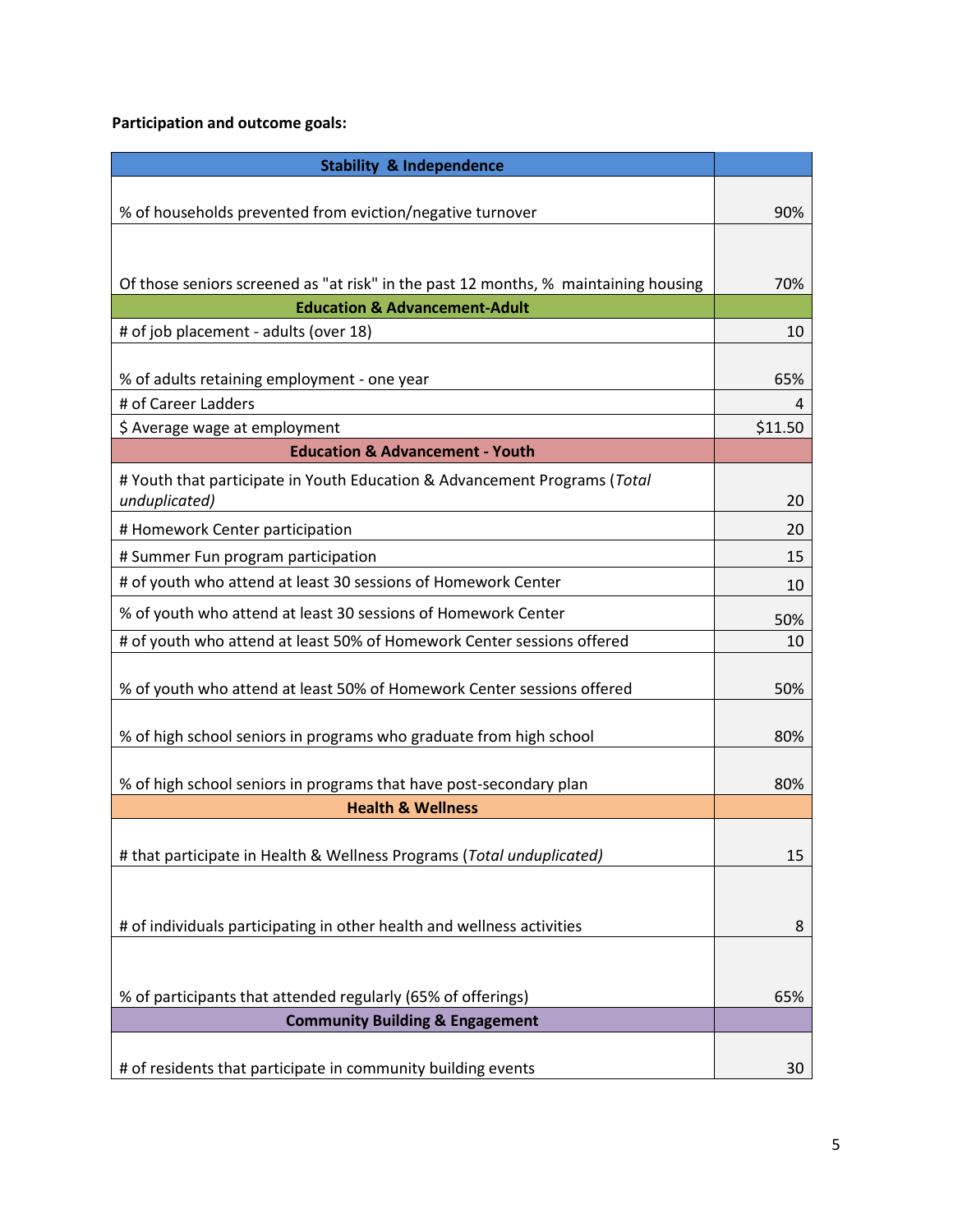**Budget:** For sharing purposes, all proprietary information has been removed from the example budget below. For a full CORES application, **budget** below and the sharing purposes, all proprietary information we do request that the applicant provides budget information.

Date Range: 01/2018 -12/2018

| <b>Description</b>                          | 2018                       |
|---------------------------------------------|----------------------------|
|                                             | <b>Budget</b><br><b>WS</b> |
| <b>REVENUE</b>                              |                            |
|                                             |                            |
| <b>Contribution Revenue</b>                 |                            |
| Contributions                               |                            |
| Release of Restrictions                     |                            |
| <b>Total Contribution Revenue</b>           |                            |
| <b>Fee Revenue</b>                          |                            |
| <b>Government Grant Fees</b>                |                            |
| <b>Grant Service Fees-State</b>             |                            |
| <b>Grant Service Fees-County</b>            |                            |
| Grant Service Fees-City                     |                            |
| Grant Service Fees-Other                    |                            |
| <b>Total Government Grant Fees</b>          |                            |
| <b>Management &amp; Services Fees</b>       |                            |
| Advantage Service Fees                      |                            |
| <b>Other Service Fees</b>                   |                            |
| <b>Total Management &amp; Services Fees</b> |                            |
| <b>Total Fee Revenue</b>                    |                            |
| <b>TOTAL REVENUE</b>                        |                            |
|                                             |                            |
| <b>EXPENSES</b>                             |                            |
| <b>Operating Expenses</b>                   |                            |
| <b>Administrative Expenses</b>              |                            |
| Advertising                                 |                            |
| Marketing & Printing Expenses               |                            |
| <b>Business Travel</b>                      |                            |
| Dues & Memberships                          |                            |
|                                             |                            |